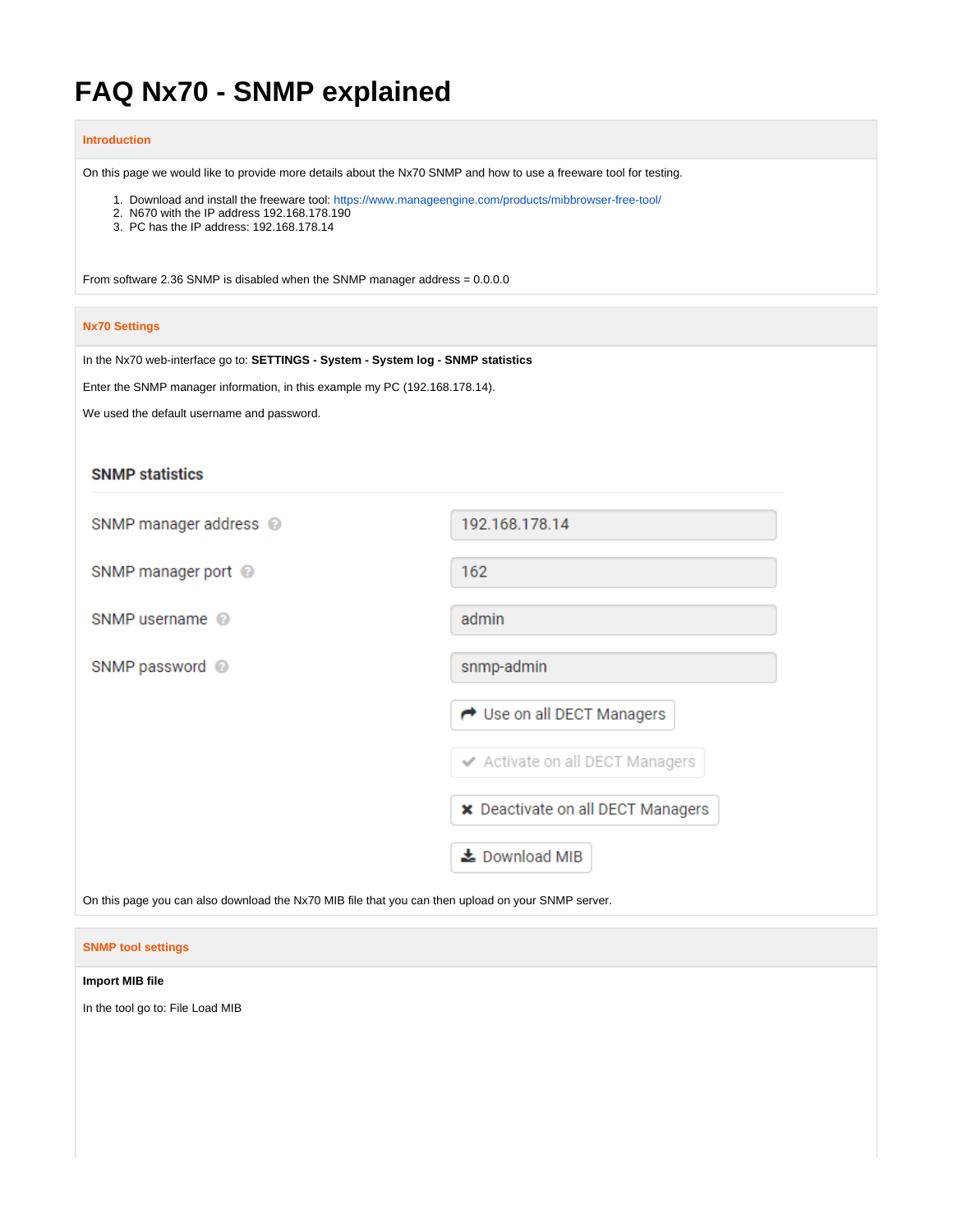| 鼎                                                                                                                                                                                                                                                                                                                                                                                                                                                                                                                                                                   |                              |                          |     |  |                            |                            |                             | $\Box$ | X |
|---------------------------------------------------------------------------------------------------------------------------------------------------------------------------------------------------------------------------------------------------------------------------------------------------------------------------------------------------------------------------------------------------------------------------------------------------------------------------------------------------------------------------------------------------------------------|------------------------------|--------------------------|-----|--|----------------------------|----------------------------|-----------------------------|--------|---|
| Load MIB                                                                                                                                                                                                                                                                                                                                                                                                                                                                                                                                                            | $Ctrl + O$                   |                          |     |  | ®∂ !                       | $\blacksquare$ 3 $\oslash$ | Download<br>More Free Tools |        |   |
| ManageEngine MibBrowser Free Tool<br>Fig Edit View Operations Help<br>高铜砂 负险国 卷丝的<br>UnLoad MIB<br>Delete<br>192.168.178.190<br>Host<br>Load All MIBs<br>$Ctrl + A$<br>UnLoad All MIBs Ctrl+U<br>Community<br><br><b>Bet Value</b><br>Save Results As Ctrl+S<br>Device Type:<br>Print Results<br>$Ctrl + P$<br>Device Type Identified Not Available<br>EIN2-MIB<br>None<br>Suggested OIDs<br>IF-MIB<br><b>RFC1213-MIB</b><br>Dbject ID<br>Exit<br>oading MIBs .\mibs\RFC1213-MIB .\mibs\IF-MIB<br>Done.<br>Description MultiVar<br>Syntax<br><b>Access</b><br>Index | $\checkmark$<br>$\checkmark$ | Port<br>Write Community  | 161 |  |                            | $\checkmark$               |                             |        |   |
|                                                                                                                                                                                                                                                                                                                                                                                                                                                                                                                                                                     |                              |                          |     |  |                            | $\checkmark$               | $\mathbb{C}^n$ Reload       |        |   |
|                                                                                                                                                                                                                                                                                                                                                                                                                                                                                                                                                                     |                              |                          |     |  |                            |                            |                             |        |   |
|                                                                                                                                                                                                                                                                                                                                                                                                                                                                                                                                                                     |                              |                          |     |  |                            |                            |                             |        | v |
|                                                                                                                                                                                                                                                                                                                                                                                                                                                                                                                                                                     |                              |                          |     |  |                            |                            |                             |        |   |
| $\leq$                                                                                                                                                                                                                                                                                                                                                                                                                                                                                                                                                              | >                            |                          |     |  | <b>Status</b><br>Reference |                            |                             |        |   |
| t,<br>۰.<br>Global View                                                                                                                                                                                                                                                                                                                                                                                                                                                                                                                                             |                              | Object ID<br>Description |     |  |                            |                            |                             |        |   |

#### **Enter login credentials.**

In the tool go to:

- **Edit Settings**
- Select SNMP **v3**
- Click on **Add**
- **Target Host:** The IP address of the Nx70
- **Target port:** The port number (161)
- **Username:** The username configured in the Nx70 (admin)
- **Auth Password:** The password configured in the Nx70 (snmpadmin)
- **Priv Password:** The password configured in the Nx70 (snmpadmin)
- **Auth Protocol:** SHA
- **Priv Protocol:** CFB-AES-128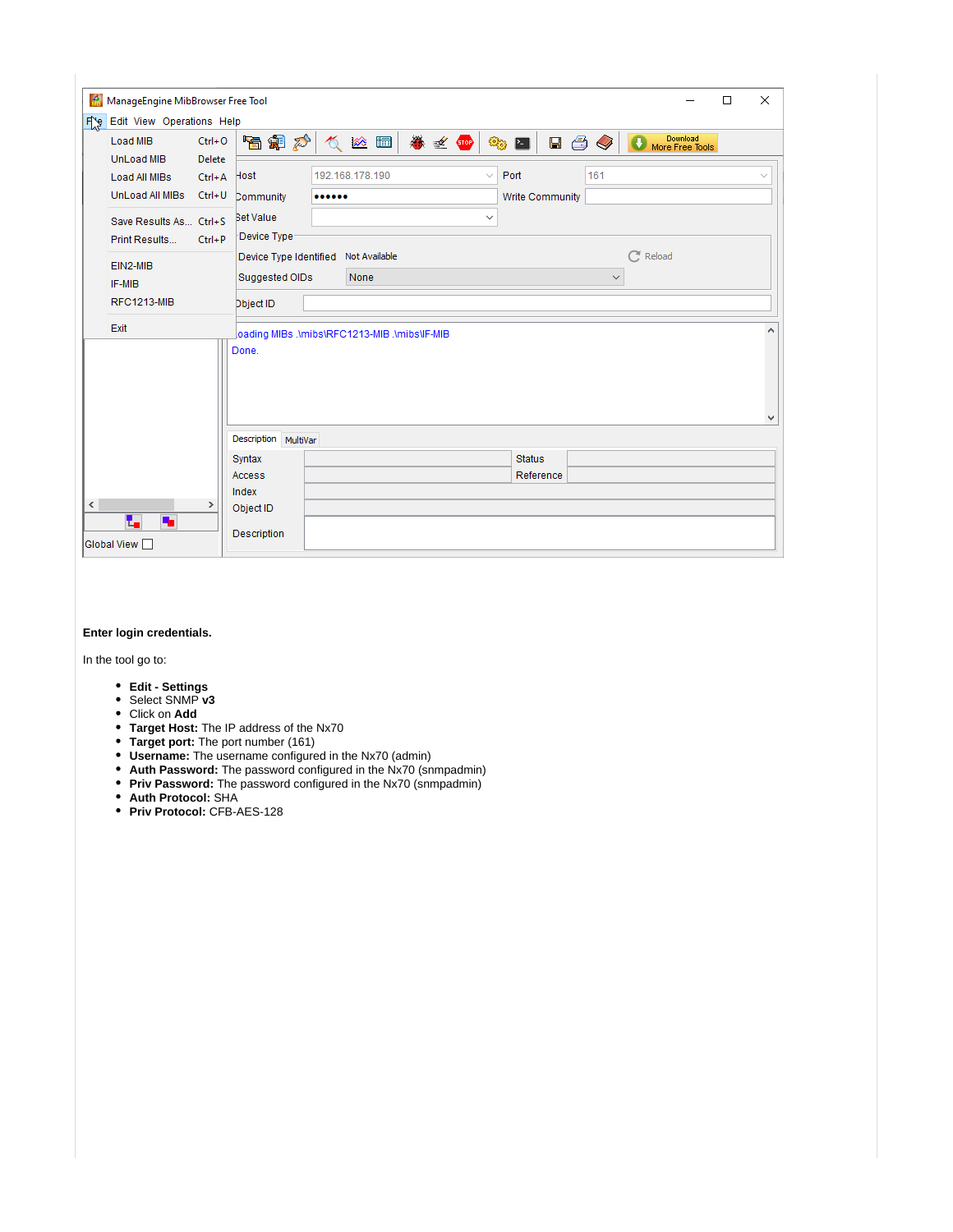| File Edit View Operation & MibBrowser Settings                    |                                                                                                                                        | ×                           |
|-------------------------------------------------------------------|----------------------------------------------------------------------------------------------------------------------------------------|-----------------------------|
| $\Box$ $\infty$<br>٦,<br>Æ.                                       | General Template Settings   Mib Settings                                                                                               | Download<br>More Free Tools |
| <b>Loaded MibModules</b>                                          | -SNMP Version-                                                                                                                         | 161                         |
| <b>B</b> IANAifType-MIB<br>$\mathbf{E}$<br><b>E-2 RFC1213-MIB</b> | $\odot$ v3<br>$\bigcirc$ v2c<br>O <sub>v1</sub>                                                                                        |                             |
| E <b>EIN2-MIB</b><br>enterprises                                  | General Options<br>Get Bulk Options                                                                                                    | mmunity                     |
| ein2Mib<br>a dmMibs                                               | $\frac{1}{x}$<br>5<br><b>Time Out</b><br>Max. Repetitions 50                                                                           |                             |
| <b>E</b> bsSta<br><b>E</b> bsTraps                                | $\sim$ 1<br>Retries<br>0<br>$\overline{\phantom{a}}$<br>Non Repeaters $\vert_0$<br>Encodina<br>1909950-1                               | Reload                      |
| trBsOnlin                                                         | SnmpParameterPanel                                                                                                                     | $\checkmark$<br>$\times$    |
| trBsSyncs<br><b>E</b> trBs                                        | -V3 Parameters                                                                                                                         |                             |
| <b>E</b> F-MIB                                                    | Target Host   192.168.178.190<br>161<br><b>Target Port</b>                                                                             |                             |
| E SNMPV2-MIB                                                      | Security Level Auth, Priv<br>admin<br>User Name                                                                                        | ۸<br>$\checkmark$           |
|                                                                   | Auth Protocol SHA<br>V Auth Password                                                                                                   |                             |
|                                                                   | CFB-AES-128<br>Priv Protocol<br>$\vee$ Priv Password $\bullet \bullet \bullet \bullet \bullet \bullet \bullet \bullet \bullet \bullet$ |                             |
|                                                                   | <b>Context Name</b><br>Engine ID                                                                                                       | v                           |
|                                                                   | <b>OK</b><br>Cancel<br>Apply                                                                                                           |                             |
|                                                                   |                                                                                                                                        | ice                         |
| t,                                                                | Modify<br>Add<br><b>Delete</b>                                                                                                         |                             |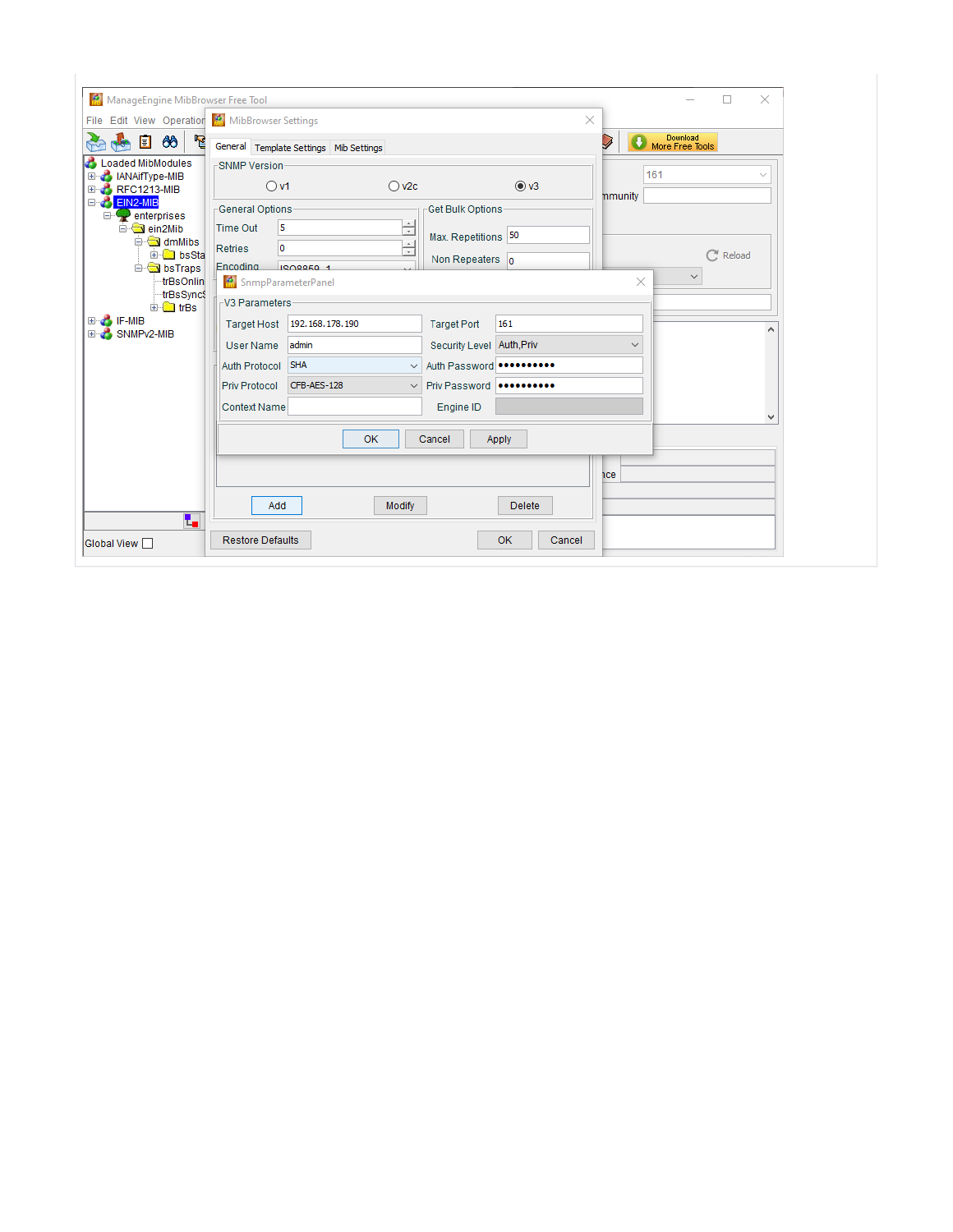# **Read SNMP Values**

- Select a base station
- **Right click** and select **SNMPWALK**
- You will get the supported SNMP values

| ManageEngine MibBrowser Free Tool                                 |                                          |                                                                                                |                     |                 | $ 0$ $\times$                            |
|-------------------------------------------------------------------|------------------------------------------|------------------------------------------------------------------------------------------------|---------------------|-----------------|------------------------------------------|
| File Edit View Operations Help                                    |                                          |                                                                                                |                     |                 |                                          |
| ਣੇ<br>$\blacksquare$ $\blacksquare$ $\blacksquare$ $\blacksquare$ |                                          | 看看有利力 《 Ma 图 》 ※ 《 ● <mark>4 9 图 日 3 》 O meetres toos</mark>                                   |                     |                 |                                          |
|                                                                   | Host                                     | 192.168.178.190                                                                                |                     | Port            | 161                                      |
|                                                                   |                                          |                                                                                                |                     |                 |                                          |
| EIN2-MIB                                                          | Community<br>                            |                                                                                                |                     | Write Community |                                          |
| enterprises                                                       | Set Value                                |                                                                                                | $\checkmark$        |                 |                                          |
| <b>E-Cal</b> ein2Mib<br><b>B</b> dmMibs                           | Device Type                              |                                                                                                |                     |                 |                                          |
| <b>B</b> bsStatistics                                             | Device Type Identified Not Available     |                                                                                                |                     | $C$ Reload      |                                          |
| <b>B</b> bsStatistics-01                                          |                                          | None                                                                                           | $\checkmark$        |                 |                                          |
| <b>E-ES</b> bsF<br><b>GETNEXT</b>                                 | Suggested OIDs                           |                                                                                                |                     |                 |                                          |
| - 7<br>$\infty$                                                   | bject ID                                 | .iso.org.dod.internet.private.enterprises.ein2Mb.dmMbs.bsStatistics.bsStatistics-01.bsEntry-01 |                     |                 |                                          |
| SNMPVNALK<br>$\mathcal{R}$                                        |                                          |                                                                                                |                     |                 |                                          |
| <b>B</b><br><b>View MIB Description</b>                           | ent GET request to 192,168,178,190 : 161 |                                                                                                |                     |                 |                                          |
| $\mathcal{R}$<br>Find Node<br>$\mathbf{w}$                        | <b>SMAC-01</b>                           |                                                                                                | 589EC60D90CA        |                 |                                          |
| % bsLv-01                                                         | usFrom-01                                |                                                                                                | 2020-02-19 08:30:15 |                 |                                          |
| <b>&amp; bsConn-01</b>                                            | $bsTo-01$                                |                                                                                                | 2020-02-19 15:10:27 |                 |                                          |
| <b>&amp; bsHoln-01</b>                                            | bsRPN-01                                 |                                                                                                | -5                  |                 |                                          |
| ** bsHoOut-01<br><b>&amp; bsCallDrop-01</b>                       | bsName-01                                |                                                                                                | Redundant_level1    |                 |                                          |
| <b>R</b> bsAsync-01                                               | <b>bsCI-01</b>                           |                                                                                                | $\mathbf{1}$        |                 |                                          |
| ** bsBusy-01                                                      | bsLv-01                                  |                                                                                                | $\overline{2}$      |                 |                                          |
| <b>Sk bsDpcOff-01</b>                                             | bsConn-01                                |                                                                                                | -5                  |                 |                                          |
| B bsStatistics-02<br><b>B-IIM</b> bsEntry-02                      | bsHoln-01                                |                                                                                                | $\Omega$            |                 |                                          |
| <sup>?</sup> bsMAC-02                                             | bsHoOut-01                               |                                                                                                | $\bullet$           |                 |                                          |
| & bsFrom-02                                                       | bsCallDrop-01                            |                                                                                                | $\sqrt{2}$          |                 |                                          |
| & bsTo-02                                                         | bsAsync-01                               |                                                                                                | $\bullet$           |                 |                                          |
| <b>&amp; bsRPN-02</b><br>& bsName-02                              | bsBusy-01                                |                                                                                                | $\sqrt{2}$          |                 |                                          |
| <b>B</b> bsCl-02                                                  | bsDpcOff-01                              |                                                                                                | $\overline{1}$      |                 |                                          |
| <b>R</b> bsLv-02                                                  |                                          |                                                                                                |                     |                 |                                          |
| & bsConn-02                                                       |                                          |                                                                                                |                     |                 |                                          |
| <b>&amp; bsHoln-02</b><br>% bsHoOut-02                            |                                          |                                                                                                |                     |                 |                                          |
| ** bsCallDrop-02                                                  |                                          |                                                                                                |                     |                 |                                          |
| <b>&amp; bsAsync-02</b>                                           |                                          |                                                                                                |                     |                 |                                          |
| <b>&amp; bsBusy-02</b>                                            |                                          |                                                                                                |                     |                 |                                          |
| ** bsDpcOff-02<br>由 bsStatistics-03                               |                                          |                                                                                                |                     |                 |                                          |
| <b>B</b> bsStatistics-04                                          |                                          |                                                                                                |                     |                 |                                          |
| <b>E</b> bsStatistics-05                                          |                                          |                                                                                                |                     |                 |                                          |
| <b>B</b> bsStatistics-06                                          |                                          |                                                                                                |                     |                 |                                          |
| <b>B-III</b> bsStatistics-07<br><b>B</b> bsStatistics-08          |                                          |                                                                                                |                     |                 |                                          |
| <b>DE bsStatistics-09</b><br><b>DE bsStatistics-10</b>            |                                          |                                                                                                |                     |                 |                                          |
|                                                                   |                                          |                                                                                                |                     |                 |                                          |
| <b>B</b> bsStatistics-11                                          |                                          |                                                                                                |                     |                 |                                          |
| <b>B</b> bsStatistics-12<br><b>iii</b> bsStatistics-13            |                                          |                                                                                                |                     |                 |                                          |
| <b>E</b> bsStatistics-14                                          | Description MultiVar                     |                                                                                                |                     |                 |                                          |
| <b>B</b> bsStatistics-15                                          | Syntax                                   |                                                                                                |                     | <b>Status</b>   | current                                  |
| <b>B</b> bsStatistics-16<br><b>B</b> bsStatistics-17              | Access                                   | not-accessible                                                                                 |                     | Reference       |                                          |
| <b>B</b> bsStatistics-18                                          | Index                                    | bsMAC-01                                                                                       |                     |                 |                                          |
| <b>B</b> bsStatistics-19                                          | Object ID                                | .1.3.6.1.4.1.32775.1.1.1.1                                                                     |                     |                 |                                          |
| <b>L.</b> 5                                                       |                                          | "Entry"                                                                                        |                     |                 |                                          |
| Global View M                                                     | <b>Description</b>                       |                                                                                                |                     |                 |                                          |
|                                                                   |                                          |                                                                                                |                     |                 |                                          |
| ٠<br>$\circ$<br>Type here to search                               | $\circ$                                  | <b>A 9 4 8 5 5 6 2</b><br>$\mathbb{H}$ $\blacksquare$                                          |                     |                 | 3:11 PM<br>△●高最值担心 NLD<br>見<br>2/19/2020 |
|                                                                   |                                          |                                                                                                |                     |                 |                                          |

| <b>Supported SNMP values</b> | <b>Description</b>                             |
|------------------------------|------------------------------------------------|
| bsMAC-xx                     | MAC address of Base station                    |
| $hsFrom-$                    | BS start time when connection to DM            |
| $bsTo-.$                     | actual time of BS connection to DM             |
| bsRPN                        | RPN number                                     |
| hsName-                      | name of BS                                     |
| $hsC$ -                      | cluster level                                  |
| $hsIv-$                      | sync level                                     |
| bsConn-                      | DECT MAC layer connection setup                |
| hsHoln-                      | Handover setup in                              |
| $bsHoOut$ -                  | Handover setup out                             |
| bsCallDrop-                  | Call Drop                                      |
| bsAsync-                     | <b>BS lost DECT synchronisation</b>            |
| bsBusy-                      | Single module enter in busy state              |
| bsDpcOff-                    | TCP/IP connection toward base station was lost |
|                              |                                                |